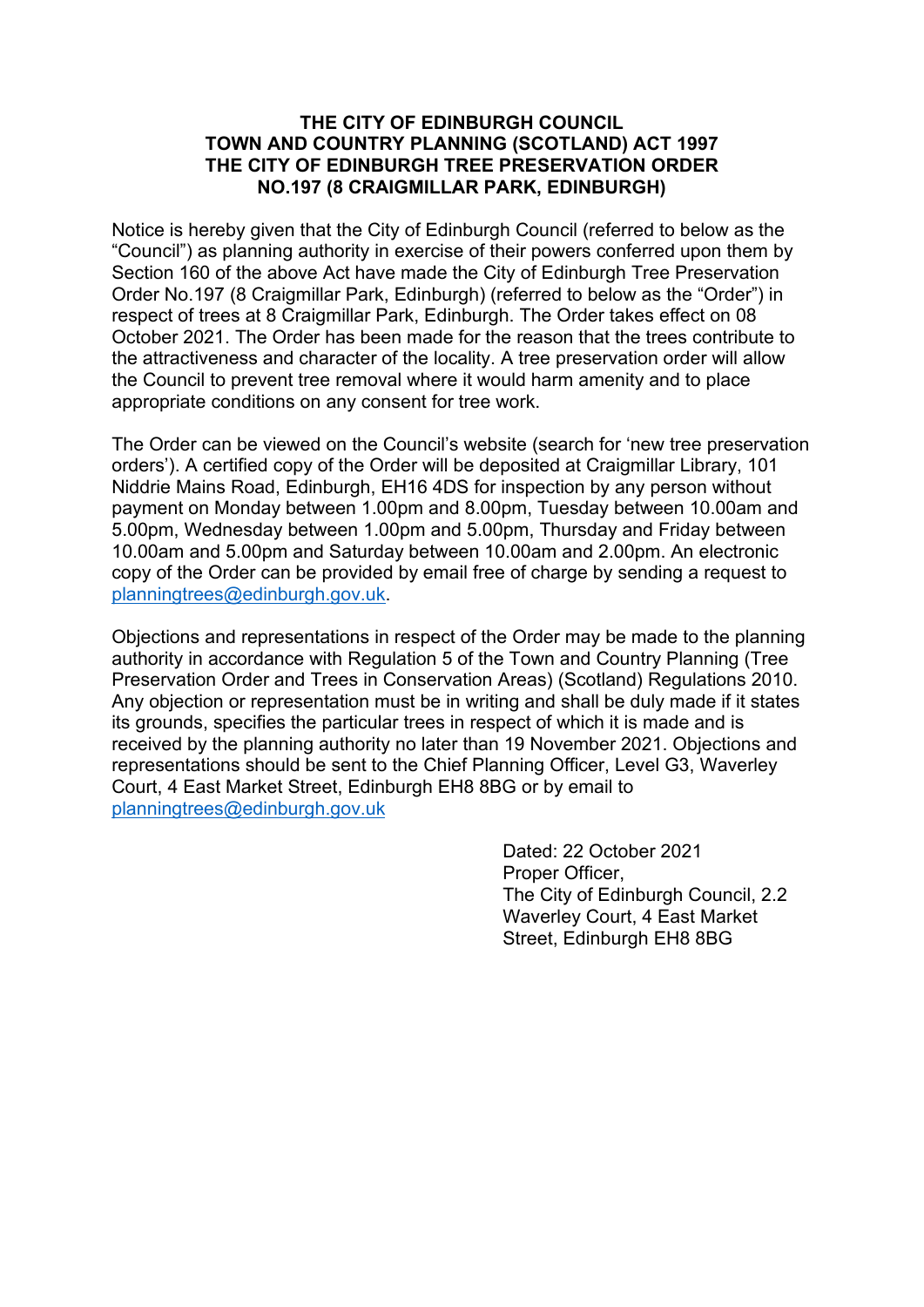# The Town and Country Planning (Scotland) Act 1997

# Tree Preservation Order No.197 (8 Craigmillar Park, Edinburgh)

The City of Edinburgh Council make the following Tree Preservation Order in exercise of the powers conferred by section 160 of the Town and Country Planning (Scotland) Act 1997 and all other powers enabling them to do so.

### Citation, commencement and interpretation

1 .- (1) This Order may be cited as the Tree Preservation Order No.197 and takes effect on 8 October 2021

(2) In this Order-

"the 1992 Order" means the Town and Country Planning (General Permitted Development) (Scotland) Order 1992(1);

"the Act" means the Town and Country Planning (Scotland) Act 1997;

"protected tree" has the meaning given in article 2.

### **Protected Trees**

2.-(1) A protected tree is a tree specified in Schedule 1 to this Order or comprised in a group of trees or in a woodland specified in that Schedule.

(2) The position of such trees, groups of trees or woodlands is identified in the manner indicated in Schedule 1 and on the map annexed to this Order.

(3) Where any ambiguity as to the identification of a protected tree arises between the map and the specification in Schedule 1 to this Order, the map is to prevail.

### **Prohibited acts**

3. Subject to the provisions of the Act and the exemptions specified in article 5, no person is except with, and in accordance with, the consent of the planning authority-

- (a) to cut down, top, lop, uproot, wilfully damage or wilfully destroy; or
- (b) to cause or permit the cutting down, topping, lopping, uprooting, or witful damage or wilful destruction of.

a protected tree.

## **Application for consent**

 $(1)$  [S.I. 1992/223].

4.- (1) An application for consent to the carrying out of any act prohibited by a tree preservation order must be made to the planning authority and must-

- (a) specify the operation for which consent is sought;
- (b) give reasons for carrying out such operations; and

(c) identify the protected tree or trees which would be affected by such operations. (2) The protected tree or trees must be identified by means of a map or plan of a size and scale sufficient for the purpose.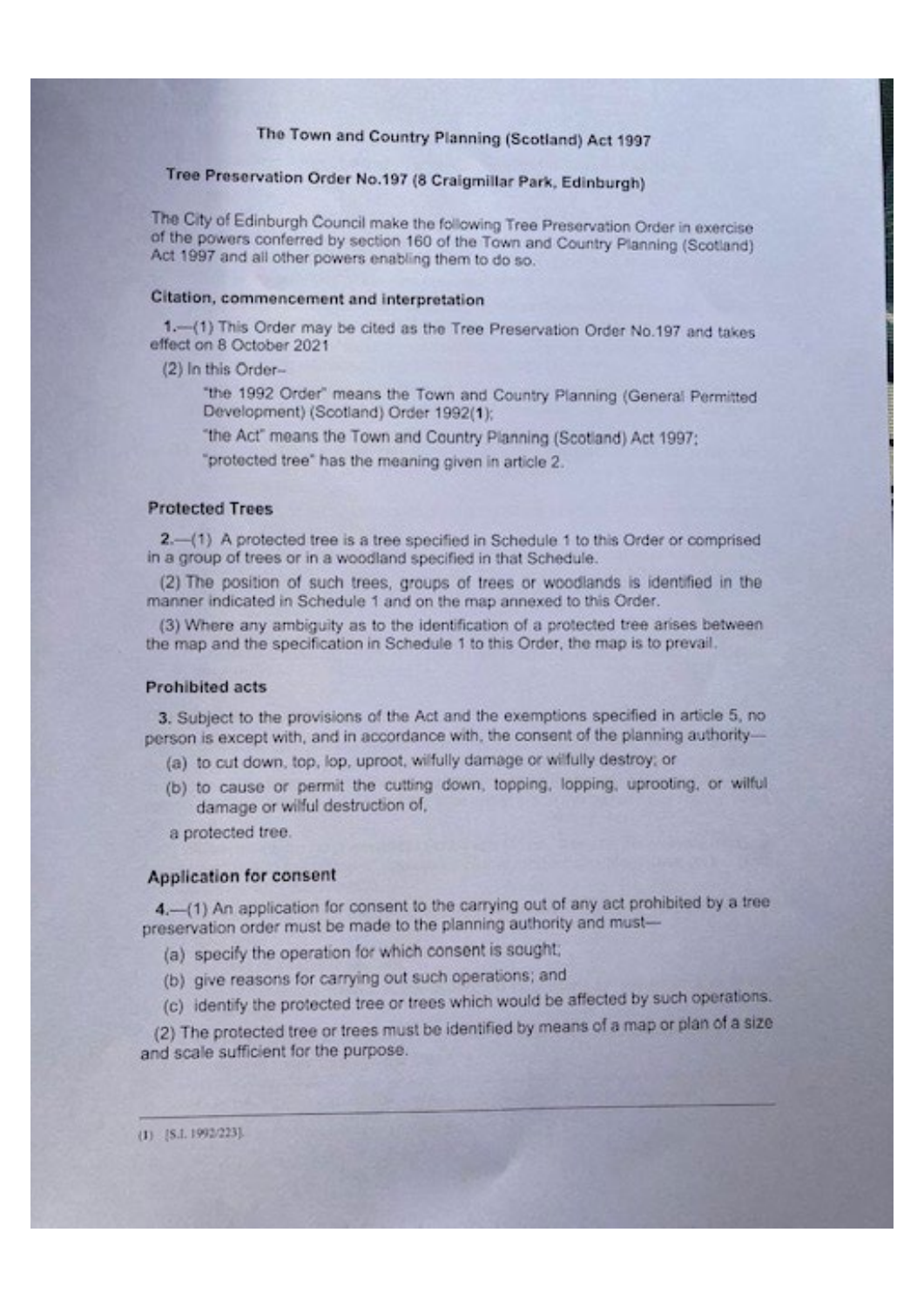### Exemptions

- 5.- Nothing in article 3 is to prevent-
	- (a) the cutting down of a tree in accordance with a felling permission granted by Scottish Forestry under the Forestry and Land Management (Scotland) Act 2018
	- (b) the cutting down, topping, lopping or uprooting of a tree by or at the request of a statutory undertaker, where the land on which the tree is situated is operational land(1) of the statutory undertaker and the work is necessary-
		- (i) in the interests of the safe operation of the undertaking:
		- (ii) in connection with the inspection, repair or renewal of any sewers, mains, pipes, cables or other apparatus of the statutory undertaker; or
		- (iii) to enable the statutory undertaker to carry out development for which planning permission is granted by the 1992 Order,

provided that notice in writing of the proposed operations is given to the planning authority as soon as practicable after the operations become necessary

- (b) the cutting down, topping, lopping or uprooting of a tree cultivated for the production of fruit in the course of a business or trade where such work is in the interests of that business or trade;
- (c) the pruning, in accordance with good horticultural practice, of any tree cultivated for the production of fruit;
- (d) the cutting down, topping, lopping or uprooting of a tree where that work is immediately required to enable a person to carry out works to implement a planning permission (other than an outline planning permission or planning permission in principle) granted on an application under Part 3 or section 242A of the Act(2); or
- (e) the cutting down, topping, lopping or uprooting of a tree by, or at the request of, SEPA to enable SEPA to carry out development for which planning permission is granted by the 1992 Order.

### Directions as to replanting

6. (1) Where consent is granted under this Order for the felling in the course of forestry operations of any part of a woodland area, the planning authority may give to the owner of the land on which that part of the woodland is situated a direction in writing specifying the manner in which and the time within which the owner must replant trees on that land.

(2) Where a direction is given under paragraph (1) and trees on the relevant land are felled (pursuant to the consent), the owner of that land must replant trees on the land in accordance with the direction.

- (3) Any direction given under paragraph (1) may include requirements as to-
- (a) species;
- (b) number of trees per hectare;
- (c) the erection and maintenance of fencing necessary for the protection of the replanting:
- (d) the preparations of ground, draining, removal of brushwood, lop and top; and
- (e) protective measures against fire.
- (1) See sections 214 and 215 of the Act respectively for the meaning of statutory undertaker and operational land.
- (2) Section 242A was inserted by section 92(1) of the Planning and Compulsory Purchase Act 2004 (c.5) and amended by section 54(13) of the Planning etc. (Scotland) Act 2006 (asp 17).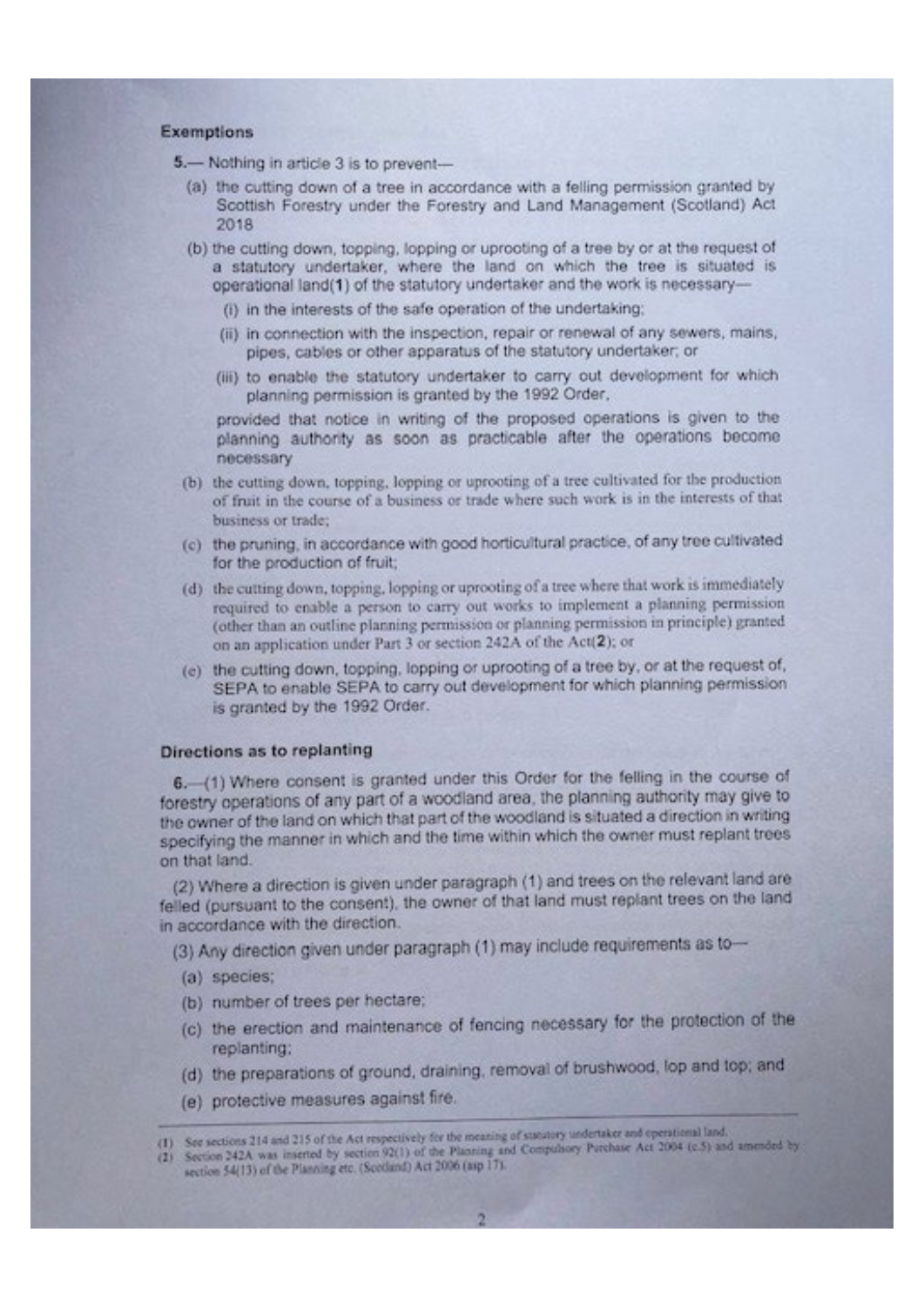## Adaption and Modification of the Act

7.-(1) The provisions of the Town and Country Planning (Scotland) Act 1997 mentioned in column 1 of Part 1 of Schedule 2 to this Order are to have effect, in relation to consents under this Order and applications for such consent, subject to the adaptations and modifications specified in column 2 of Part 1 of that Schedule.

(2) The provisions referred to in paragraph (1), as so adapted and modified, are set out in Part 2 of Schedule 2 to this Order.

### Compensation

8. (1) Subject to paragraphs (2) to (5), any person who has suffered loss or damage caused or incurred in consequence of-

- (a) any refusal of consent required under this Order; or
- (b) any grant of any such consent subject to conditions,

is entitled to recover from the planning authority compensation in respect of such loss or damage.

(2)A claim for compensation under this Order shall be made by serving on the planning authority a notice in writing stating the grounds of the claim and the amount claimed.

(3) The time within which any such notice shall be given is a period of six months -

- (a) from the date of the decision of the planning authority; or
- (b) where an appeal has been made to Scottish Ministers against the decision of the planning authority, from the date of the decision of Scottish Ministers on the appeal.

(4) No claim may be made under this article if the amount in respect of which the claim would otherwise have been made is less than £1,000.

(5) No compensation shall be payable to a person-

(a) for loss of development value or other diminution in the value of the land;

(b) for loss or damage which was not reasonably foreseeable when consent was refused or was granted subject to conditions;

(c) for loss or damage reasonably foreseeable by that person and attributable to failure to take reasonable steps to avert the loss or damage or to mitigate its

## extent; or

(d) for costs incurred in appealing to the Scottish Ministers against the refusal of any consent required under this Order or the grant of any such consent subject to conditions.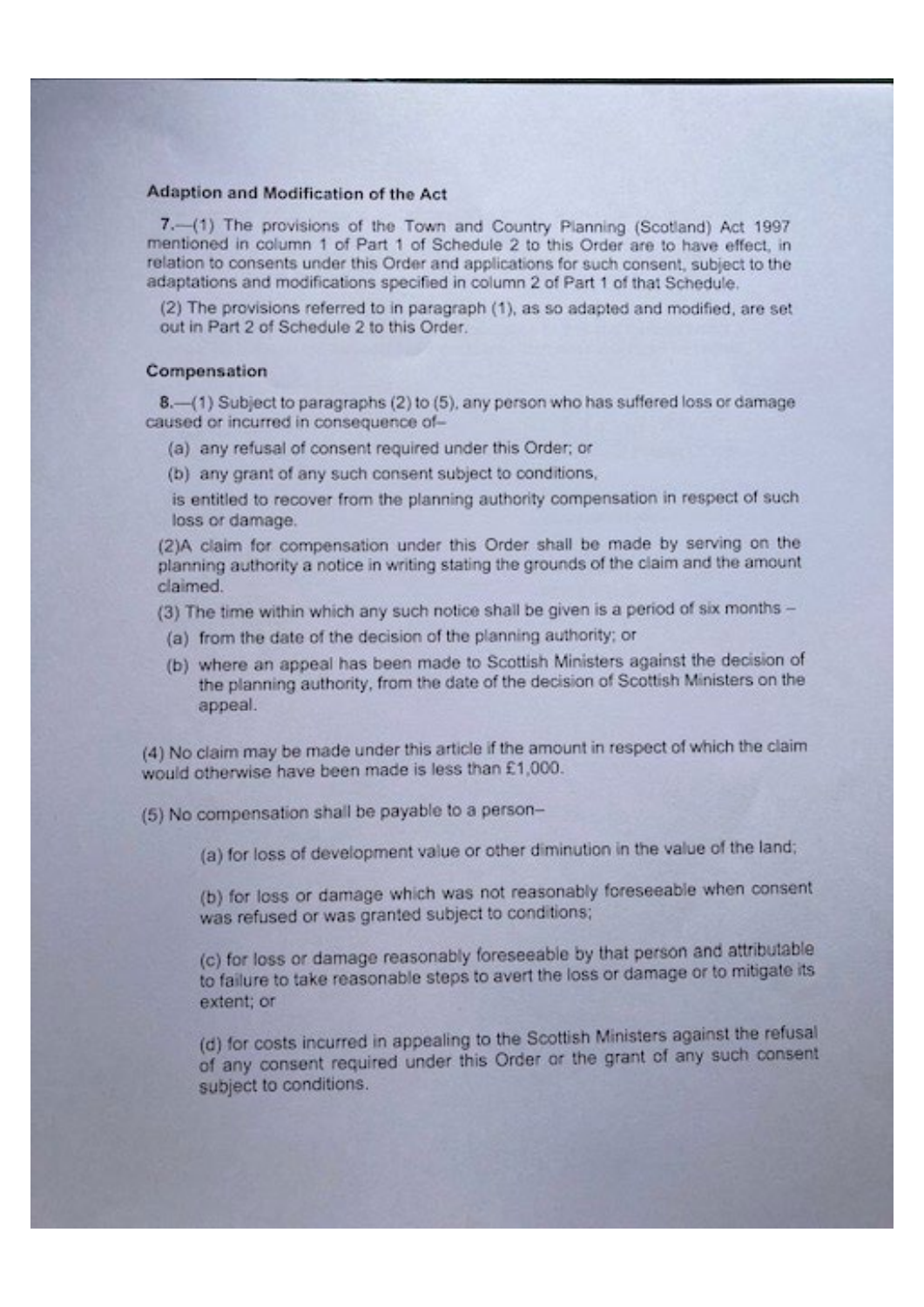$(6)$  In this article-"development value" means an increase in value attributable to the prospect of development; and, in relation to any land, the development of it shall include the clearing of it.

IN WITNESS WHEREOF these presents consisting of this and the preceding 3 pages together with the Schedule of 2 parts and Plan are subscribed as follows:

## For City of Edinburgh Council

Ruthe Davier

signature of witness

Ruthe Davies full name of above (print) c/o Wavelley Count<br>4 East Mothet Street Edinburgh

address of witness

Mouto signature of Proper Officer

MORVEN KIRSTY COULTER full name of above (print)

date of signing **FDINBURGH** place of signing

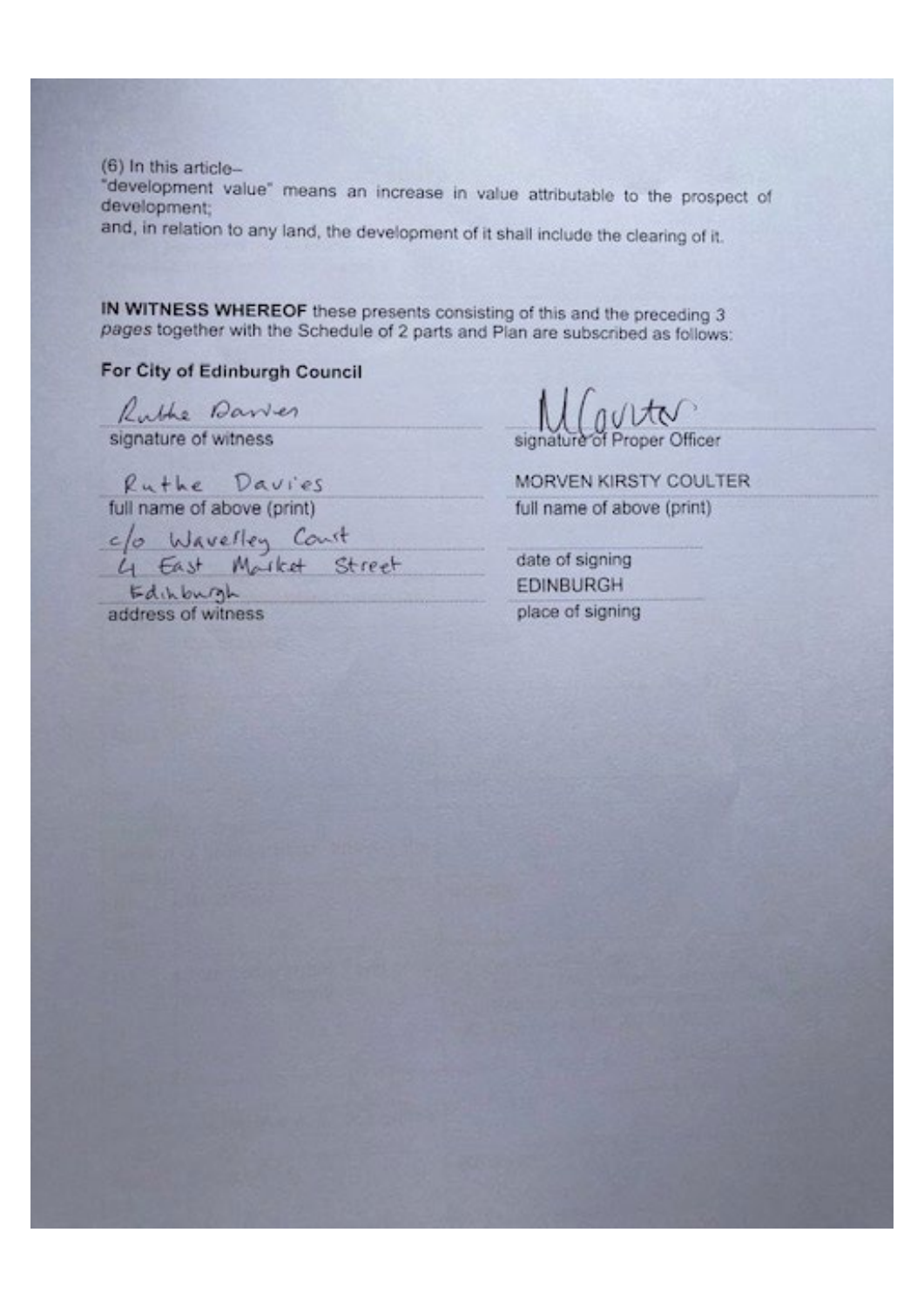**SCHEDULE 1** 

| No.<br>on<br>Map  | <b>Description</b>                                                           | Situation                                                                                                                                                                   |
|-------------------|------------------------------------------------------------------------------|-----------------------------------------------------------------------------------------------------------------------------------------------------------------------------|
| T1                | Lime                                                                         | On the land at 8 Craigmillar Park and being<br>part of the Title currently undergoing first<br>registration in the Land Register of Scotland<br>with Title Number MID218148 |
| T2                | Lime                                                                         | On the land at 8 Craigmillar Park and being<br>part of the Title currently undergoing first<br>registration in the Land Register of Scotland<br>with Title Number MID218148 |
| map)              | Trees Specified by Reference to an<br>Area (within a solid black line on the |                                                                                                                                                                             |
| No.<br>on:<br>Map | <b>Description</b>                                                           | Situation                                                                                                                                                                   |
| None              |                                                                              |                                                                                                                                                                             |
|                   | <b>Groups of Trees</b>                                                       |                                                                                                                                                                             |
| maps)             | (within a broken black line on the                                           |                                                                                                                                                                             |
| No.<br>on<br>Map  | Description                                                                  | Situation                                                                                                                                                                   |
| G1                | Four<br>lime<br>trees<br>and<br><b>IWO</b><br>variegated holly trees.        | On the land at 8 Craigmillar Park and being<br>part of the Title currently undergoing first<br>registration in the Land Register of Scotland<br>with Title Number MID218148 |

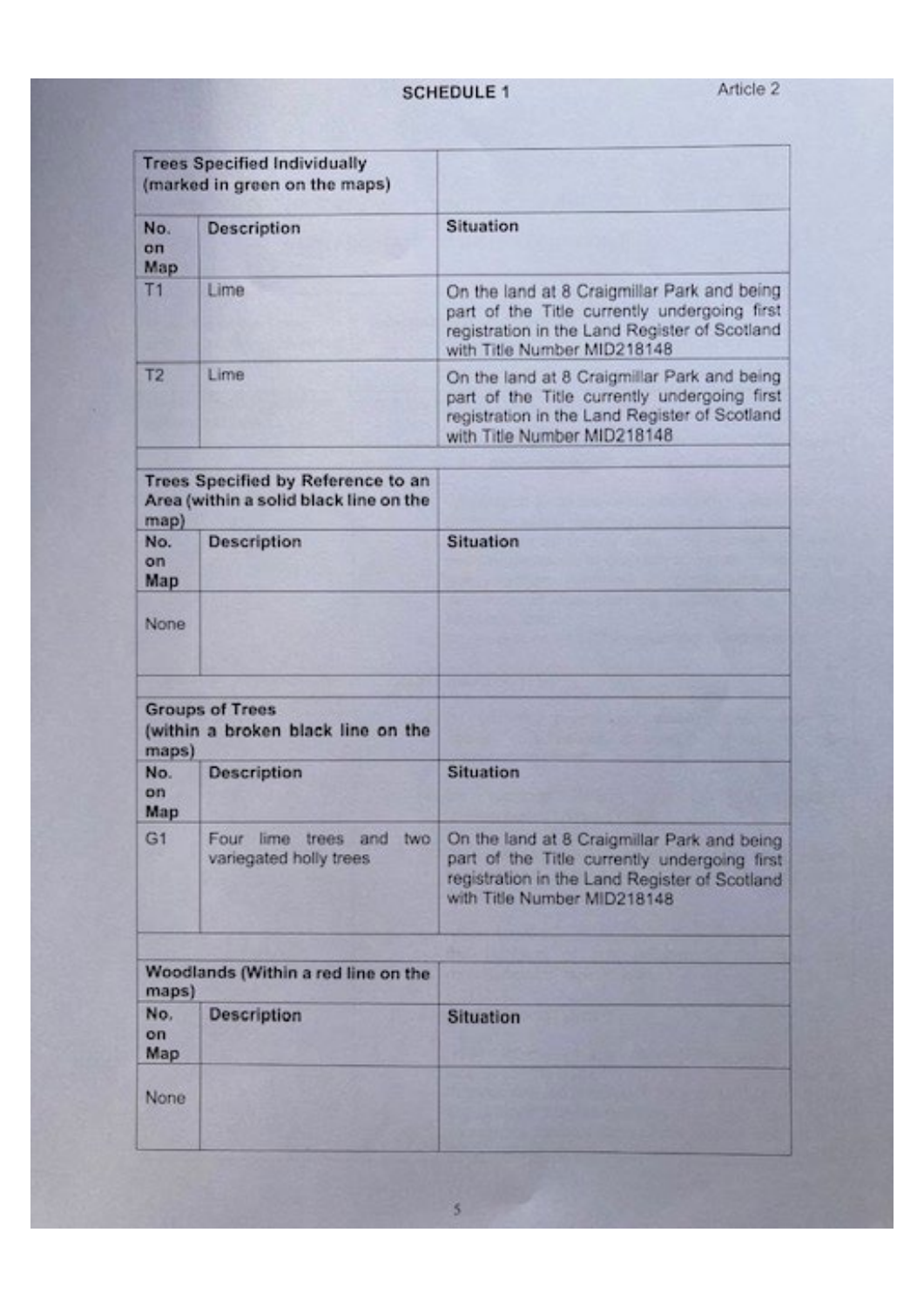## **SCHEDULE 2**

## PART I PROVISIONS OF THE TOWN AND COUNTRY PLANNING (SCOTLAND) ACT 1997 **APPLIED** WITH ADAPTATIONS OR MODIFICATIONS

| Provision of the Town<br>and Country Planning<br>(Scotland) Act 1997     | Adaptation or Modification                                                                                                                                                                                                                                                                                                                                                                                                                                                                                                                                                                            |
|--------------------------------------------------------------------------|-------------------------------------------------------------------------------------------------------------------------------------------------------------------------------------------------------------------------------------------------------------------------------------------------------------------------------------------------------------------------------------------------------------------------------------------------------------------------------------------------------------------------------------------------------------------------------------------------------|
| Section 36 (Registers of<br>applications etc.)                           | For subsections (1) to (3) substitute-<br>"(1) The planning authority shall in relation to this Order keep a<br>register of all applications for consent under this Order.<br>containing<br>(a) information as to the nature of such applications, the<br>decisions of the planning authority thereon,<br>(b) information as to any appeal to Scottish Ministers<br>and the decisions of Scottish Ministers thereon, any<br>compensation awarded in consequence of the<br>decisions of the planning authority or Scottish<br>Ministers; and<br>(c) any directions as to the replanting of woodlands." |
| Section 37 (determination<br>of applications: general<br>considerations) | (a) In subsection $(1)$ -<br>(d) for "planning permission" where those words first<br>appear," substitute "consent under<br>tree<br>准<br>preservation order";<br>59(1)(b) substitute<br>(e) for "sections 27B(2)<br>and<br>"subsections (1A) and (1B)";<br>(f) for "planning permission" in both of the other places<br>where those words appear substitute "consent under<br>the order":<br>(g) after "think fit", insert, "(including conditions limiting<br>the<br>the duration of the consent or requiring<br>replacement of trees); and<br>(b) After subsection (1) insert-                      |

 $\mathbf{6}$ 

"(1A) Where an application relates to an area of woodland, the authority shall grant consent so far as accords with the practice of good forestry, unless they are satisfied that the granting of consent would fail to secure the maintenance of the special character of the woodland or the woodland character of the area.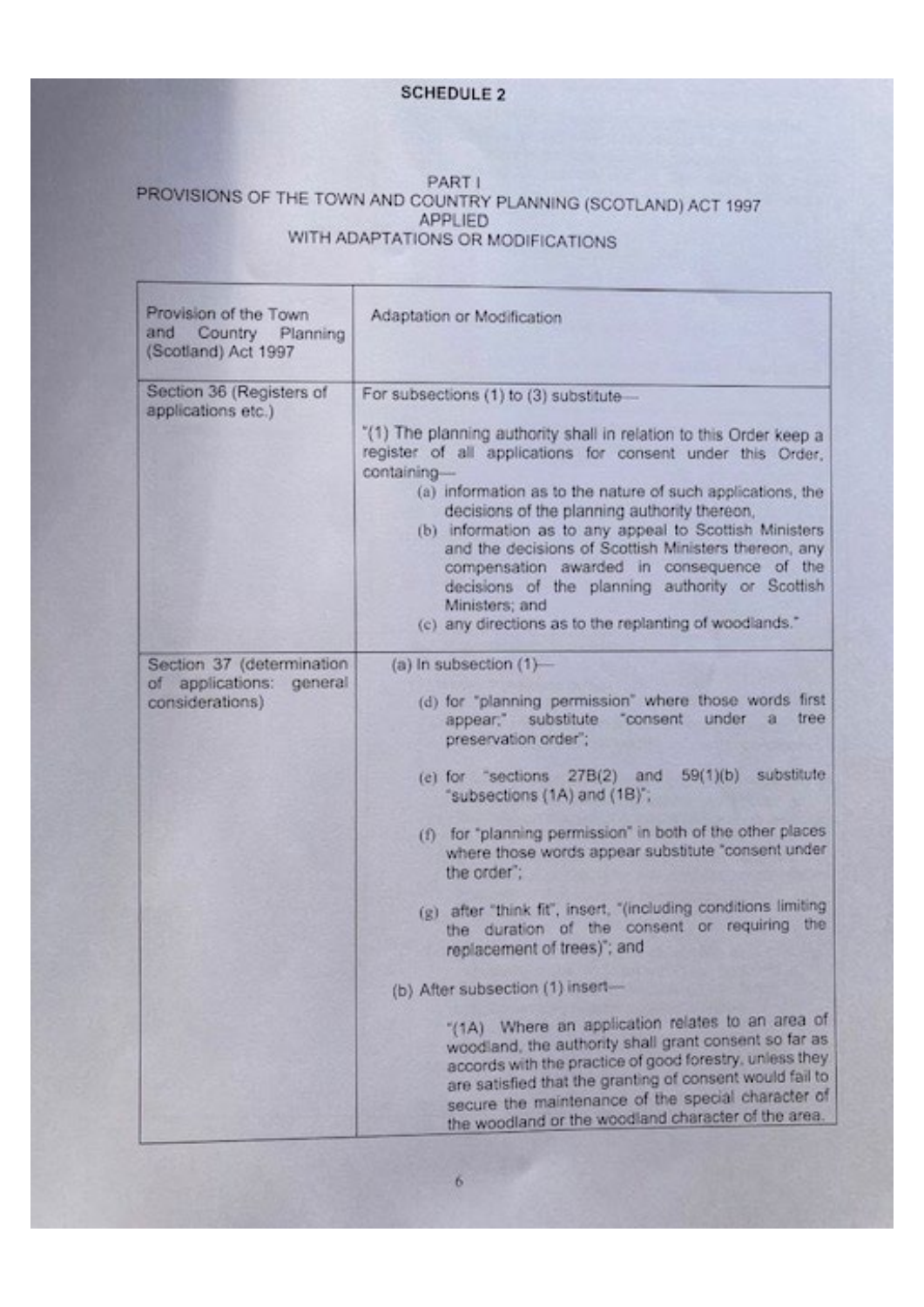|                                                             | (1B) Where the authority grant consent for the<br>felling of trees in a woodland area they shall not<br>impose conditions requiring replacement where such<br>felling is carried out in the course of forestry<br>operations (but may give directions for securing<br>replanting).". |  |
|-------------------------------------------------------------|--------------------------------------------------------------------------------------------------------------------------------------------------------------------------------------------------------------------------------------------------------------------------------------|--|
|                                                             | (c) Omit subsections (2) and (3); and                                                                                                                                                                                                                                                |  |
|                                                             | (d) In subsection (4) for paragraphs (a) to (c) substitute-                                                                                                                                                                                                                          |  |
|                                                             |                                                                                                                                                                                                                                                                                      |  |
|                                                             | "(a) consent under a tree preservation order; or                                                                                                                                                                                                                                     |  |
|                                                             | (b) any consent, agreement or approval required by a<br>condition imposed on the grant of such consent,"                                                                                                                                                                             |  |
| Section<br>$-44$<br>(effect<br>of<br>planning permission)   | (c) references to 'planning permission' are to be treated as<br>references to 'consent required by a tree preservation<br>order':                                                                                                                                                    |  |
|                                                             | (d) for 'the permission' substitute 'the consent';                                                                                                                                                                                                                                   |  |
|                                                             | (e) for 'to develop land' substitute 'to carry out works'; and                                                                                                                                                                                                                       |  |
|                                                             | after 'land' insert 'on which the tree or trees to which the<br>m<br>consent relates are situated".                                                                                                                                                                                  |  |
|                                                             | (g) Omit subsections (2) and (3).                                                                                                                                                                                                                                                    |  |
| Section 47 (right to appeal.<br>against planning decisions. | (a) For subsection (1) substitute-                                                                                                                                                                                                                                                   |  |
| and failure to take such<br>decisions)                      | "(1) Where a planning authority-                                                                                                                                                                                                                                                     |  |
|                                                             | (a) refuse an application for consent under a tree<br>preservation order or grant it subject to conditions;                                                                                                                                                                          |  |
|                                                             | (b) refuse an application for any consent, agreement or<br>approval of that authority required by a condition<br>imposed on a grant of consent under such an order;                                                                                                                  |  |
|                                                             | (c) give a direction under a tree preservation order, or<br>refuse an application for any consent, agreement or<br>approval of that authority required by such a<br>direction; or                                                                                                    |  |
|                                                             | (d) fail to determine any such application as is referred                                                                                                                                                                                                                            |  |

to in paragraphs (a) to (c) within the period of 2<br>months beginning with the date on which the<br>application was received by the authority,

the applicant may by notice appeal to the Scottish<br>Ministers against the decision".

(b) Omit subsections  $(1A)$ ,  $(2)$  and  $(4)$ .

7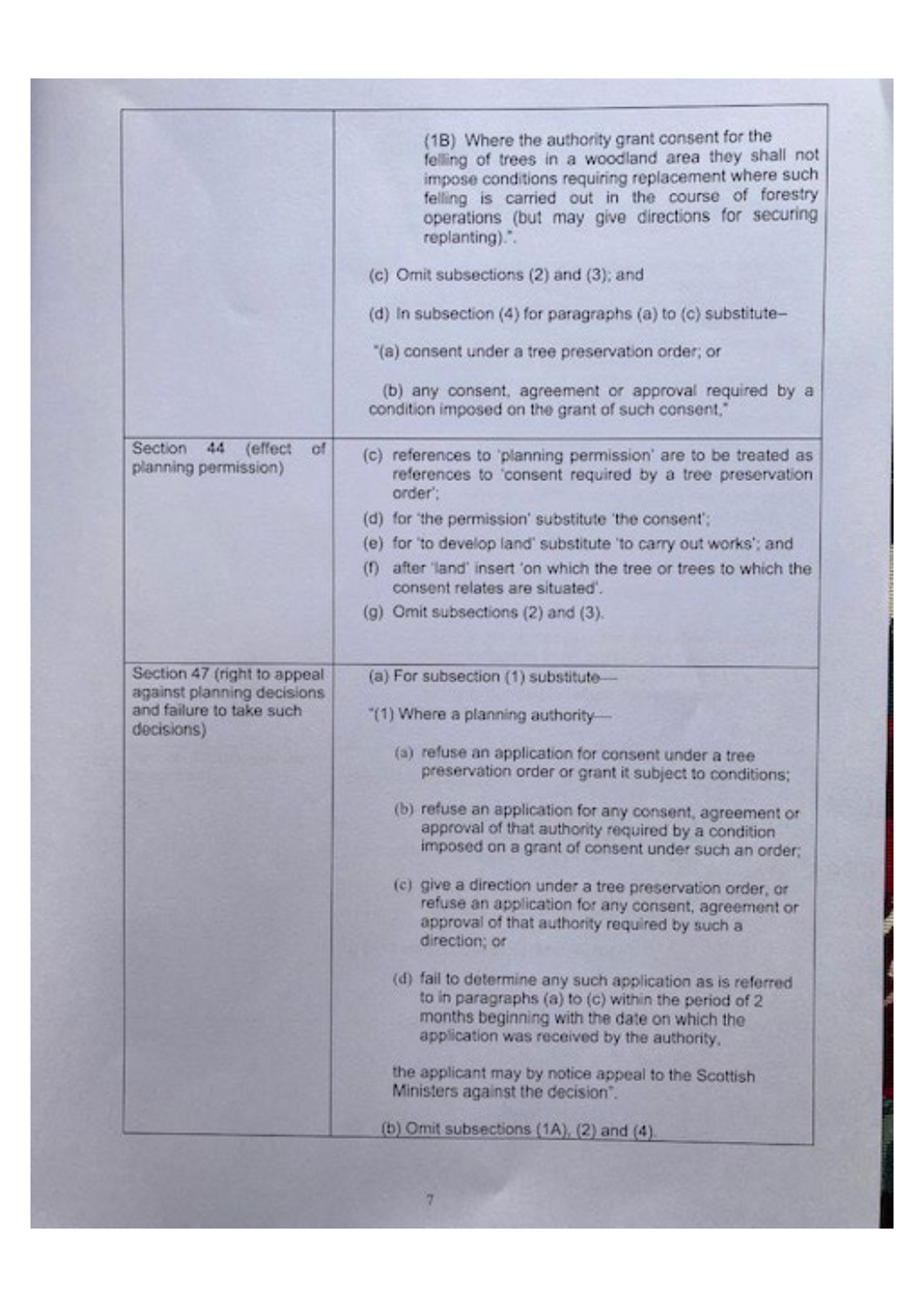|                                          | (c) For subsection (3) substitute-                                                                                                                                                                                                                                                                                                                                                                                                                                                                                                                                                                                                                                                                 |
|------------------------------------------|----------------------------------------------------------------------------------------------------------------------------------------------------------------------------------------------------------------------------------------------------------------------------------------------------------------------------------------------------------------------------------------------------------------------------------------------------------------------------------------------------------------------------------------------------------------------------------------------------------------------------------------------------------------------------------------------------|
|                                          | "(3) Any appeal under this section shall be made in<br>writing, specifying the grounds on which the appeal is<br>made; and such notice shall be served-                                                                                                                                                                                                                                                                                                                                                                                                                                                                                                                                            |
|                                          | (a) in respect of a matter mentioned in any of<br>paragraphs (a) to (c) of subsection (1), within<br>the period of 28 days from the receipt of<br>notification of the authority's decision or<br>direction or within such longer period as the<br>Scottish Ministers may allow;<br>(b) in respect of such a failure as is mentioned in<br>paragraph (d) of that subsection, at any time<br>after the expiration of the period mentioned<br>in that paragraph, but if the authority have<br>informed the applicant that the application<br>has been refused, or granted subject to<br>conditions, before an appeal has been made,<br>an appeal may only be made against that<br>refusal or grant.". |
|                                          | (d) For subsection (5) substitute-                                                                                                                                                                                                                                                                                                                                                                                                                                                                                                                                                                                                                                                                 |
|                                          | "(5) For the purposes of the application of section<br>48(1), in relation to an appeal made under<br>subsection (1)(d), it shall be assumed that the<br>authority decided to refuse the application in<br>question.".                                                                                                                                                                                                                                                                                                                                                                                                                                                                              |
| Section 48 (determination<br>of appeals) | (a) In subsection (5)(a)-                                                                                                                                                                                                                                                                                                                                                                                                                                                                                                                                                                                                                                                                          |
|                                          | $\left( 0\right)$<br>for "sections 33, 37(1) to (3), 38(1) to (3), 41(1)<br>and (2) and 42 and Part I of Schedule 3"<br>"section 37(1), (1A) and (1B)"; and                                                                                                                                                                                                                                                                                                                                                                                                                                                                                                                                        |
|                                          | (时)<br>for "planning permission" substitute "consent<br>under a tree preservation order".                                                                                                                                                                                                                                                                                                                                                                                                                                                                                                                                                                                                          |
|                                          |                                                                                                                                                                                                                                                                                                                                                                                                                                                                                                                                                                                                                                                                                                    |
|                                          | (b) Omit subsections $(5)(b)$ and $(6)$ to $(8)$ .                                                                                                                                                                                                                                                                                                                                                                                                                                                                                                                                                                                                                                                 |

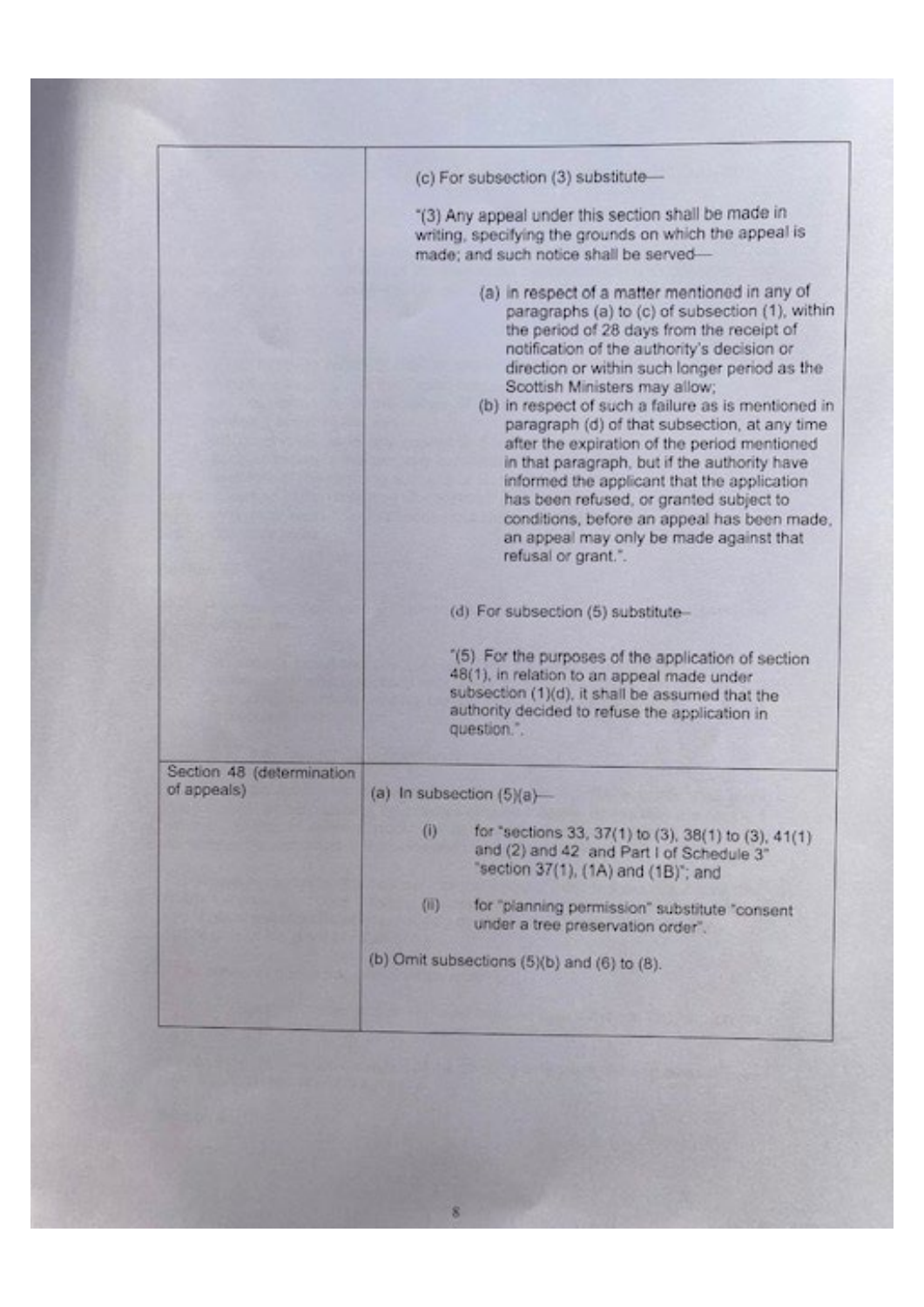## **PART II**

## PROVISIONS OF THE TOWN AND COUNTRY PLANNING (SCOTLAND) ACT 1997. AS ADAPTED AND MODIFIED BY PART I

The following provisions of the Town and Country Planning (Scotland) Act 1997, as adapted and modified by Part I of this Schedule, apply in relation to consents, and applications for consent, under this Order.

### Section 36

36.-(1) The planning authority shall in relation to this Order keep a register of all applications for consent under this Order, containing-

(a) information as to the nature of such applications, the decisions of the planning authority thereon,

(b) information as to any appeal to Scottish Ministers and the decisions of Scottish Ministers thereon, any compensation awarded in consequence of the decisions of the planning authority or Scottish Ministers; and

any directions as to the replanting of woodlands."

(4) Every register kept under this section shall be available for inspection by the public at all reasonable hours.

### Section 37

37.- (1) Where an application is made to a planning authority for consent under a tree preservation order-

(a) subject to subsections (1A) and (1B) they may grant consent under the order, either unconditionally or subject to such conditions as they think fit (including conditions limiting the duration of the consent or requiring the replacement of trees); or

(b) they may refuse consent under the order.

(1A) Where an application relates to an area of woodland, the authority shall grant consent so far as accords with the practice of good forestry, unless they are satisfied that the granting of consent would fail to secure the maintenance of the special character of the woodland or the woodland character of the area.

(1B) Where the authority grant consent for the felling of trees in a woodland area they shall not impose conditions requiring replacement where such felling is carried out in the course of forestry operations (but may give directions for securing replanting). (4) The date of the grant or refusal of-

(a) consent under a tree preservation order, or

(b) any consent, agreement or approval required by a condition imposed on the grant of such consent,

shall be the date on which the notice of the planning authority's decision bears to have been signed on behalf of the authority.

9.

Section 44(1)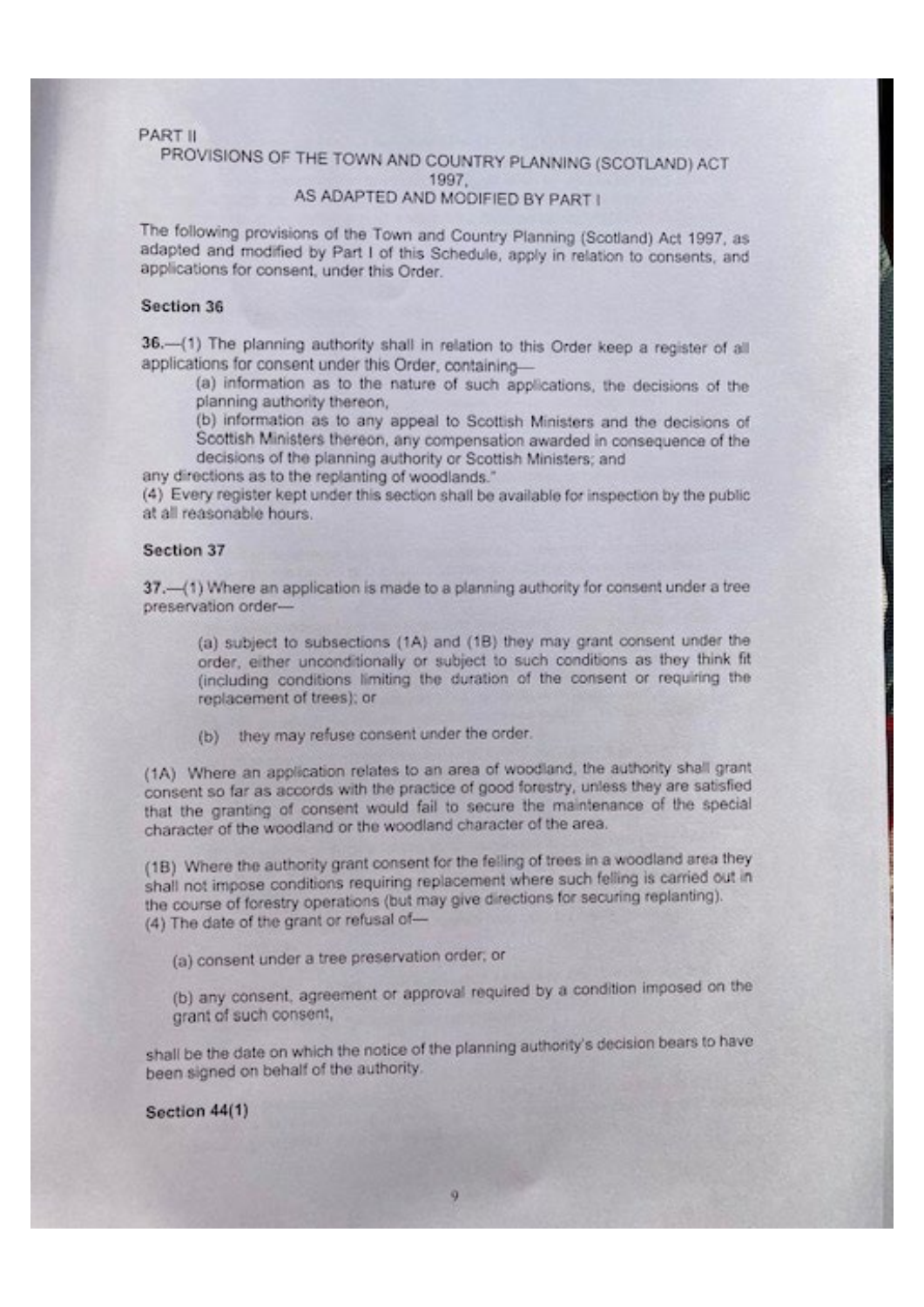44.-(1) Without prejudice to the provision of this Part as to the duration, revocation or modification of consent required by a tree preservation order), any grant of consent required by a tree preservation order shall (except in so far as the consent otherwise provides) endure for the benefit of the land on which the tree or trees to which the consent relates are situated and all persons for the time being interested in it.

### Section 47

47.-(1) Where a planning authority-

(a) refuse an application for consent under a tree preservation order or grant it subject to conditions;

(b) refuse an application for any consent, agreement or approval of that authority required by a condition imposed on a grant of consent under such an order.

(c) give a direction under a tree preservation order, or refuse an application for any consent, agreement or approval of that authority required by such a direction; or

(d) fail to determine any such application as is referred to in paragraphs (a) to (c) within the period of 2 months beginning with the date on which the application was received by the authority,

the applicant may by notice appeal to the Scottish Ministers against the decision".

(3) Any appeal under this section shall be made in writing, specifying the grounds on which the appeal is made; and such notice shall be served-

- (a) in respect of a matter mentioned in any of paragraphs (a) to (c) of subsection (1), within the period of 28 days from the receipt of notification of the authority's decision or direction or within such longer period as the Scottish Ministers may allow;
- (b) in respect of such a failure as is mentioned in paragraph (d) of that subsection, at any time after the expiration of the period mentioned in that paragraph, but if the authority have informed the applicant that the application has been refused, or granted subject to conditions, before an appeal has been made, an appeal may only be made against that refusal or grant.
- 

(5) For the purposes of the application of section 48(1), in relation to an appeal made under subsection (1)(d), it shall be assumed that the authority decided to refuse the application in question.

### Section 47A

47A.-(1) In an appeal under section 47(1), a party to the proceedings is not to raise any matter which was not before the planning authority at the time the decision appealed against was made unless that party can demonstrate-

10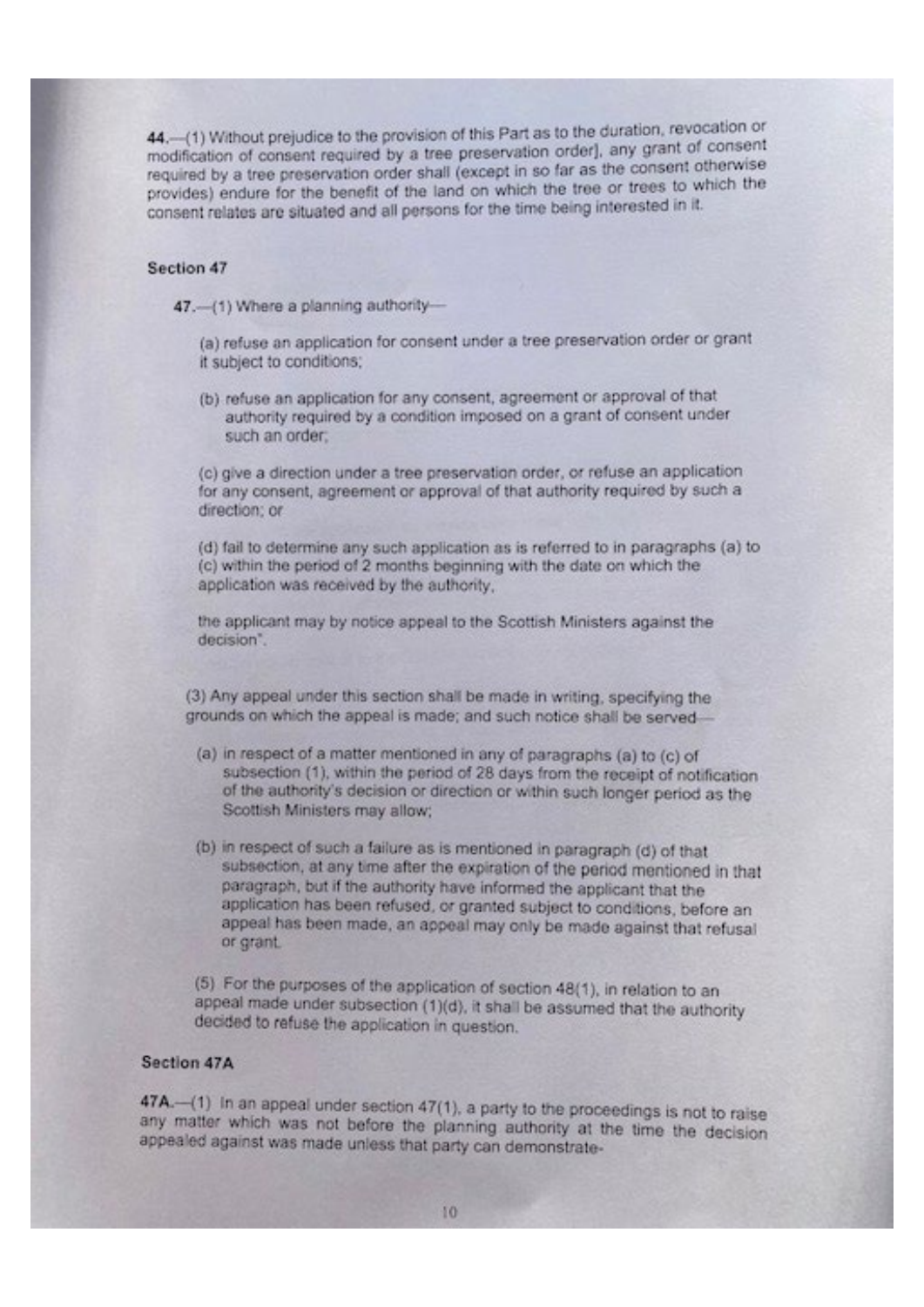- (a) that the matter could not have been raised before that time, or
- (b) that its not being raised before that time was a consequence of exceptional circumstances.

(2) Nothing in subsection (1) affects any requirement or entitlement to have regard to-

- (a) the provisions of the development plan, or
- $(b)$ any other material consideration.

### Section 48

48.-(1) On an appeal under section 47 the Scottish Ministers may-

- (a) allow or dismiss the appeal, or
- (b) reverse or vary any part of the decision of the authority (whether the appeal relates to that part of it or not).

and may deal with the application as if it had been made to them in the first instance.

(3) If the Scottish Ministers propose to reverse or vary any part of the decision of the planning authority to which the appeal does not relate, they shall give notice of their intention to the planning authority and to the appellant and shall give each of them an opportunity of making representations about their proposal.

(5) In relation to an appeal to the Scottish Ministers under section 47-

(a) sections 37(1), (1A) and (1B) shall apply, with any necessary modifications, in relation to an appeal to the Scottish Ministers under section 47 as they apply in relation to an application for consent under a tree preservation order which falls to be determined by the authority.

(9) Schedule 4 applies to appeals under section 47, including appeals under that section as applied by or under any other provision of this Act.